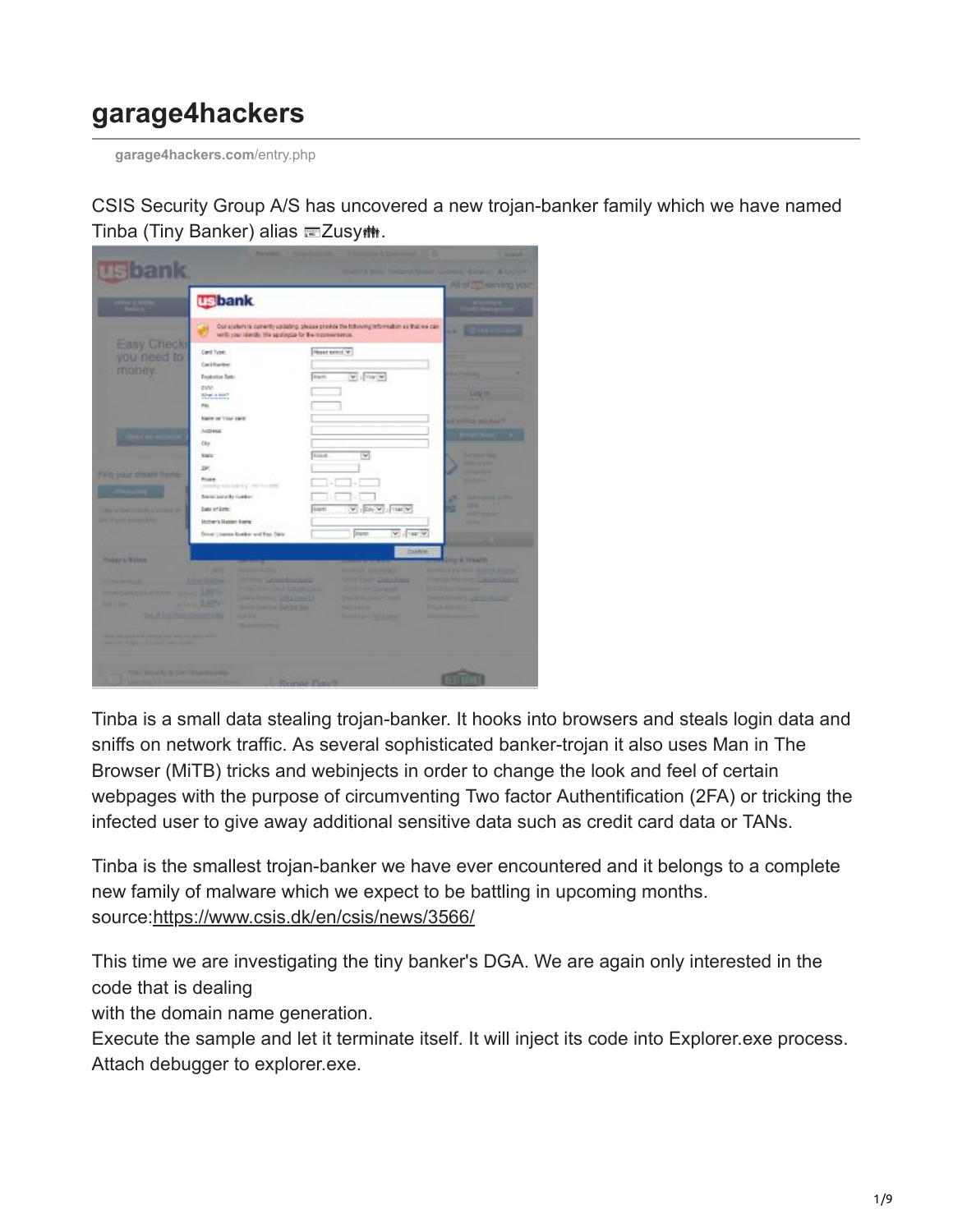Now where should we start in vast pool of explorer.exe address space?

The answer is again the place where we can find teh simptoms of DGA. Let us set breakpoint at

"gethostbyname".

The code will break at gethostbyname, let it finish its work and you'l land in DGA code from its return address.

The following code belongs to the DGA :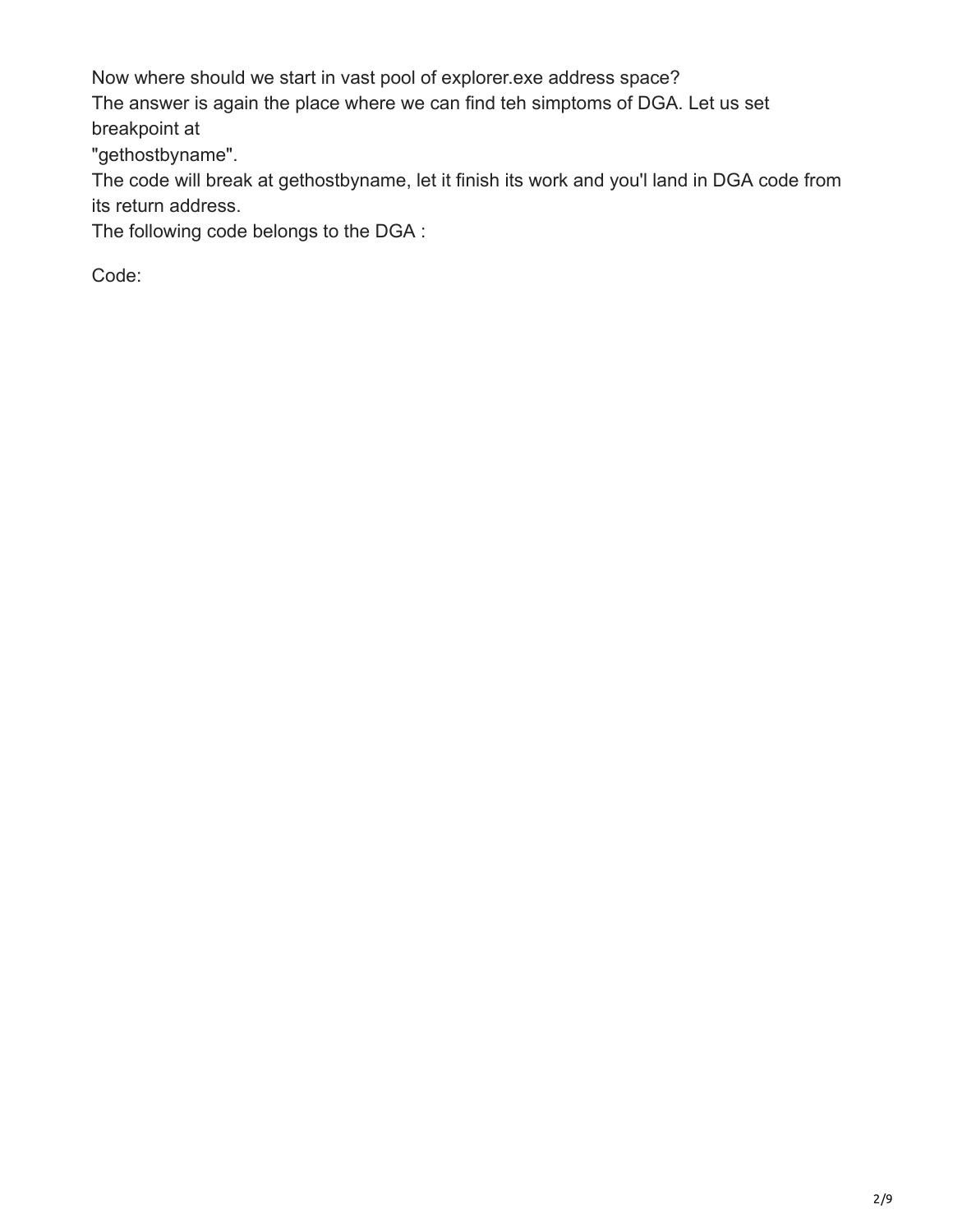02252739 55 PUSH EBP 0225273A 89E5 MOV EBP,ESP 0225273C 81EC 0C020000 SUB ESP,20C 02252742 57 PUSH EDI 02252743 6A 20 PUSH 20 02252745 8D93 605E4000 LEA EDX,DWORD PTR DS:[EBX+405E60] 0225274B 52 PUSH EDX 0225274C 8D95 F8FEFFFF LEA EDX,DWORD PTR SS:[EBP-108] 02252752 52 PUSH EDX 02252753 E8 040B0000 CALL 0225325C 02252758 0FB783 C25E4000 MOVZX EAX,WORD PTR DS:[EBX+405EC2] 0225275F 8945 FC MOV DWORD PTR SS:[EBP-4],EAX 02252762 EB 6C JMP SHORT 022527D0 02252764 837D FC 00 CMP DWORD PTR SS:[EBP-4],0 02252768 75 21 JNZ SHORT 0225278B 0225276A 6A 20 PUSH 20 0225276C 8D95 F8FEFFFF LEA EDX,DWORD PTR SS:[EBP-108] 02252772 52 PUSH EDX 02252773 8D93 605E4000 LEA EDX,DWORD PTR DS:[EBX+405E60] 02252779 52 PUSH EDX 0225277A E8 DD0A0000 CALL 0225325C 0225277F 0FB783 C25E4000 MOVZX EAX,WORD PTR DS:[EBX+405EC2] 02252786 8945 FC MOV DWORD PTR SS:[EBP-4],EAX 02252789 EB 45 JMP SHORT 022527D0 0225278B FF4D FC DEC DWORD PTR SS:[EBP-4] 0225278E 8DB3 A05E4000 LEA ESI,DWORD PTR DS:[EBX+405EA0] ; "oGkS3w3sGGOGG7oc" 02252794 B9 10000000 MOV ECX,10 02252799 31C0 XOR EAX,EAX 0225279B 31D2 XOR EDX,EDX 0225279D AC LODS BYTE PTR DS:[ESI] 0225279E 01C2 ADD EDX,EAX 022527A0 ^E2 FB LOOPD SHORT 0225279D 022527A2 8DBB 605E4000 LEA EDI,DWORD PTR DS:[EBX+405E60] ; "ssrgwnrmgrxe.com" 022527A8 B9 0C000000 MOV ECX,0C 022527AD 0207 ADD AL,BYTE PTR DS:[EDI] 022527AF 30D0 XOR AL,DL 022527B1 0247 01 ADD AL,BYTE PTR DS:[EDI+1] 022527B4 3C 61 CMP AL,61 022527B6 76 04 JBE SHORT 022527BC 022527B8 3C 7A CMP AL,7A 022527BA 72 04 JB SHORT 022527C0 022527BC FEC2 INC DL 022527BE ^EB ED JMP SHORT 022527AD 022527C0 AA STOS BYTE PTR ES:[EDI] 022527C1 ^E2 EA LOOPD SHORT 022527AD 022527C3 B0 2E MOV AL,2E ; "." 022527C5 AA STOS BYTE PTR ES:[EDI] 022527C6 8B83 B85E4000 MOV EAX,DWORD PTR DS:[EBX+405EB8] ; "com" 022527CC AB STOS DWORD PTR ES:[EDI] 022527CD 31C0 XOR EAX,EAX 022527CF AA STOS BYTE PTR ES:[EDI] 022527D0 8D93 605E4000 LEA EDX,DWORD PTR DS:[EBX+405E60] 022527D6 52 PUSH EDX 022527D7 FF93 4D354000 CALL DWORD PTR DS:[EBX+40354D] 022527DD 85C0 TEST EAX, EAX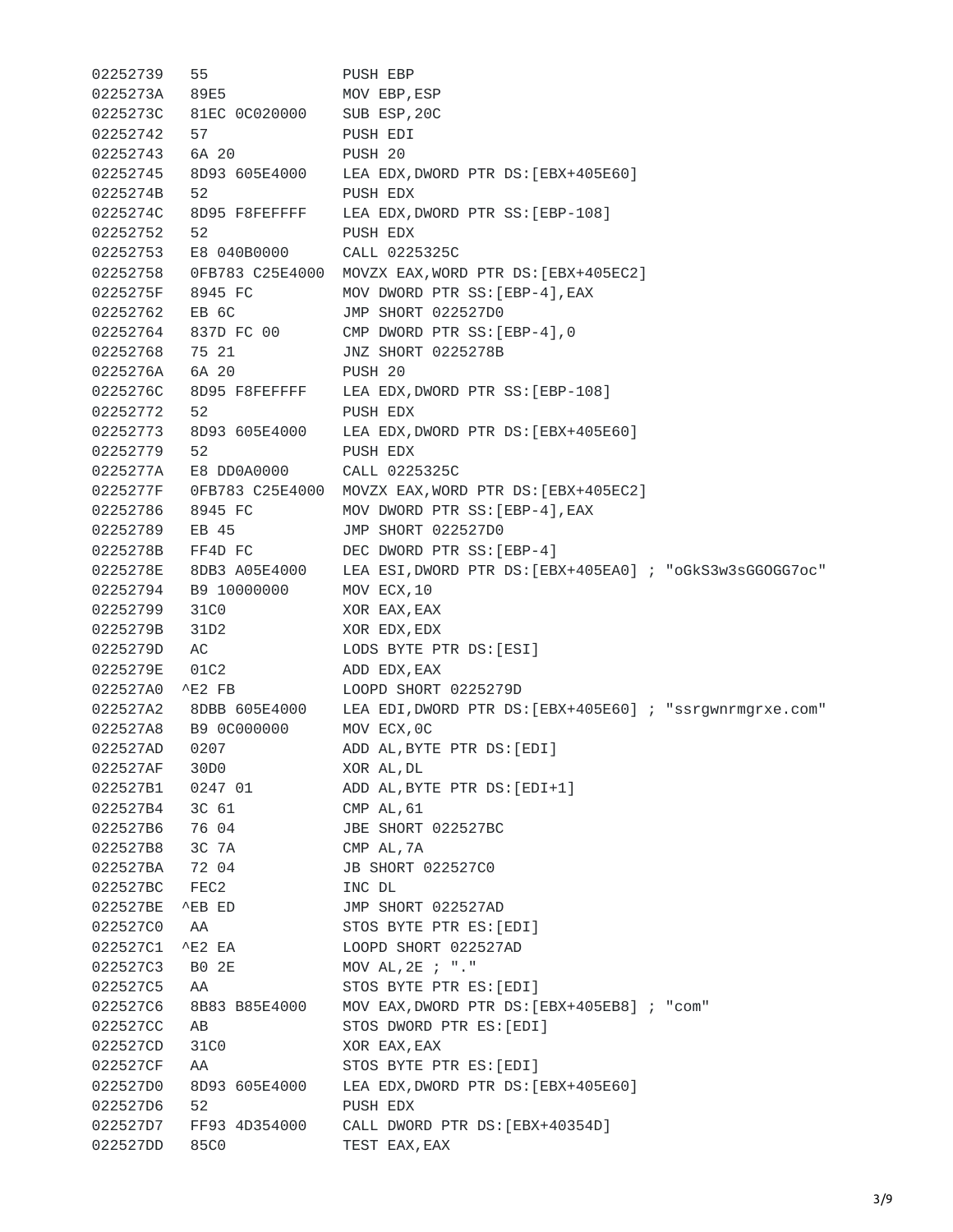022527DF 79 1C JNS SHORT 022527FD 022527E1 8D93 605E4000 LEA EDX,DWORD PTR DS:[EBX+405E60] 022527E7 52 PUSH EDX 022527E8 FF93 5F354000 CALL DWORD PTR DS: [EBX+40355F] ; call to gethostbyname 022527EE 85C0 TEST EAX,EAX 022527F0 ^0F84 6EFFFFFF JE 02252764 022527F6 8B40 0C MOV EAX,DWORD PTR DS:[EAX+C] 022527F9 8B00 MOV EAX,DWORD PTR DS:[EAX] 022527FB 8B00 MOV EAX,DWORD PTR DS:[EAX] 022527FD 8B55 08 MOV EDX,DWORD PTR SS:[EBP+8] 02252800 8942 04 MOV DWORD PTR DS:[EDX+4],EAX 02252803 66:8B83 7E5E4000 MOV AX,WORD PTR DS:[EBX+405E7E] 0225280A 66:8942 02 MOV WORD PTR DS:[EDX+2],AX 0225280E 66:C702 0200 MOV WORD PTR DS:[EDX],2 02252813 C642 08 00 MOV BYTE PTR DS:[EDX+8],0 02252817 C642 0C 00 MOV BYTE PTR DS:[EDX+C],0 0225281B 8DBD F4FDFFFF LEA EDI,DWORD PTR SS:[EBP-20C] 02252821 6A 20 PUSH 20 02252823 8D93 605E4000 LEA EDX,DWORD PTR DS:[EBX+405E60]<br>02252829 52 PUSH EDX<br>0225282A 57 PUSH EDI 02252829 52 PUSH EDX 0225282A 57 PUSH EDI 0225282B E8 2C0A0000 CALL 0225325C 02252830 83C7 20 ADD EDI,20 02252833 B9 18000000 MOV ECX,18 02252838 60 PUSHAD 02252839 6A 01 PUSH 1 0225283B FF93 93104000 CALL DWORD PTR DS:[EBX+401093] 02252841 61 POPAD 02252842 0F31 RDTSC 02252844 AB STOS DWORD PTR ES:[EDI] 02252845 49 DEC ECX 02252846 ^75 F0 JNZ SHORT 02252838 02252848 8B7D 0C MOV EDI,DWORD PTR SS:[EBP+C] 0225284B 31C0 XOR EAX,EAX 0225284D AA STOS BYTE PTR ES:[EDI] 0225284E B8 80000000 MOV EAX,80 02252853 AB STOS DWORD PTR ES:[EDI] 02252854 68 80000000 PUSH 80 02252859 8D95 F4FDFFFF LEA EDX,DWORD PTR SS:[EBP-20C] 0225285F 52 PUSH EDX 02252860 57 PUSH EDI 02252861 E8 F6090000 CALL 0225325C 02252866 83EF 04 SUB EDI,4 02252869 57 PUSH EDI 0225286A E8 57F9FFFF CALL 022521C6 0225286F 4F DEC EDI 02252870 68 85000000 PUSH 85 02252875 57 PUSH EDI 02252876 FF75 08 PUSH DWORD PTR SS:[EBP+8] 02252879 E8 8F010000 CALL 02252A0D 0225287E 89C6 MOV ESI,EAX 02252880 29F8 SUB EAX,EDI 02252882 6A 04 PUSH 4 02252884 E8 05000000 CALL 0225288E 02252889 0D 0A0D0A00 OR EAX,0A0D0A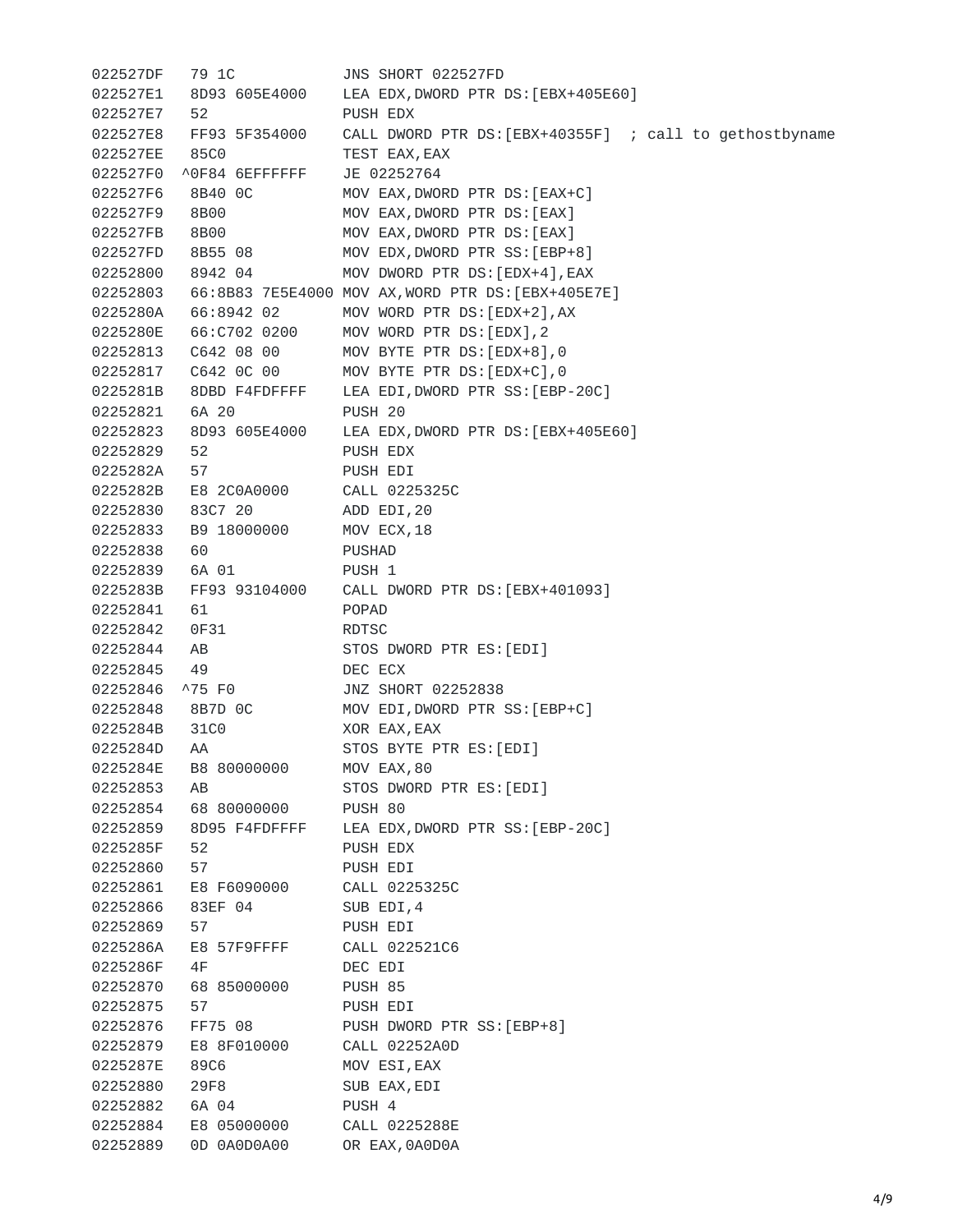0225288E 50 PUSH EAX 0225288F 57 PUSH EDI 02252890 E8 F30A0000 CALL 02253388 02252895 85C0 TEST EAX,EAX 02252897 ^0F84 C7FEFFFF JE 02252764 0225289D 8D78 04 LEA EDI,DWORD PTR DS:[EAX+4] 022528A0 39F7 CMP EDI,ESI 022528A2 ^0F84 BCFEFFFF JE 02252764 022528A8 87FE XCHG ESI,EDI 022528AA AD LODS DWORD PTR DS:[ESI] 022528AB 3B83 573D4000 CMP EAX,DWORD PTR DS:[EBX+403D57] 022528B1 ^0F85 ADFEFFFF JNZ 02252764 022528B7 AC LODS BYTE PTR DS:[ESI] 022528B8 84C0 TEST AL,AL 022528BA ^0F85 A4FEFFFF JNZ 02252764 022528C0 AD LODS DWORD PTR DS:[ESI] 022528C1 3D 80000000 CMP EAX,80 022528C6 74 12 JE SHORT 022528DA 022528C8 3D 00010000 CMP EAX,100 022528CD 74 0B JE SHORT 022528DA 022528CF 3D 00020000 CMP EAX,200 022528D4 ^0F85 8AFEFFFF JNZ 02252764 022528DA 50 PUSH EAX 022528DB 56 PUSH ESI 022528DC 8D95 F4FDFFFF LEA EDX,DWORD PTR SS:[EBP-20C] 022528E2 52 PUSH EDX 022528E3 E8 0D000000 CALL 022528F5 022528E8 85C0 TEST EAX,EAX 022528EA ^0F84 74FEFFFF JE 02252764 022528F0 5F POP EDI 022528F1 C9 LEAVE 022528F2 C2 0800 RETN 8

If gethostbyname returns empty hand, it then loops through the code to generate another domain :

Code:

022527E8 FF93 5F354000 CALL DWORD PTR DS:[EBX+40355F] ; call to gethostbyname 022527EE 85C0 TEST EAX,EAX 022527F0 ^0F84 6EFFFFFF JE 02252764

Above code snippet will loop through the code starting at 0x02252764. So this address is where the DGA starts,

We should check the stack and all register's conditions when we'll land on address 0x02252764.

Remember these conditions are needed as arguments while reversing any subroutine :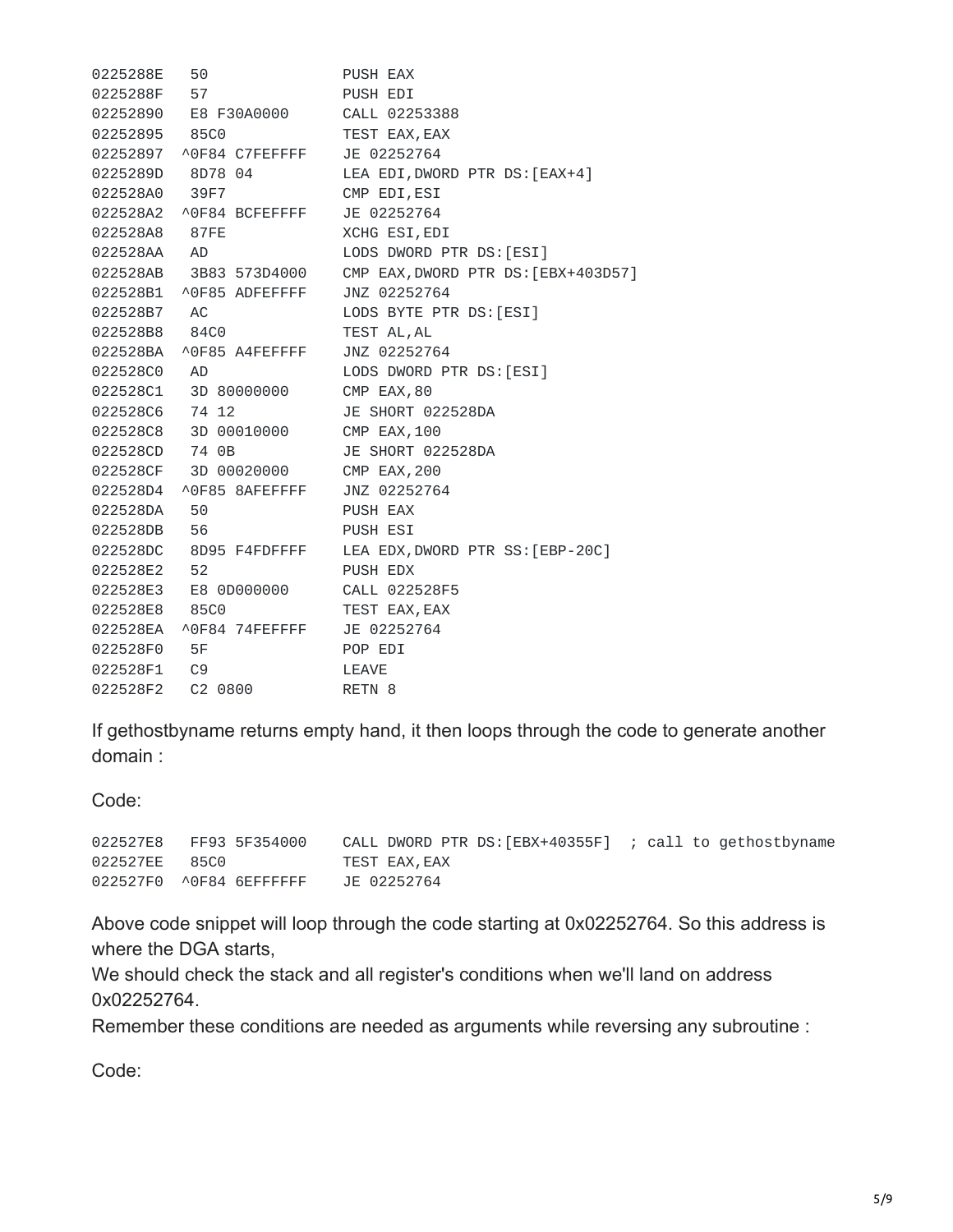02252764 837D FC 00 CMP DWORD PTR SS:[EBP-4],0 ; Starts with 0x03E8 ; 1000 Number of domains 02252768 75 21 JNZ SHORT 0225278B 0225276A 6A 20 PUSH 20 0225276C 8D95 F8FEFFFF LEA EDX,DWORD PTR SS:[EBP-108] 02252772 52 PUSH EDX 02252773 8D93 605E4000 LEA EDX,DWORD PTR DS:[EBX+405E60] 02252779 52 PUSH EDX 0225277A E8 DD0A0000 CALL 0225325C 0225277F 0FB783 C25E4000 MOVZX EAX,WORD PTR DS:[EBX+405EC2] 02252786 8945 FC MOV DWORD PTR SS:[EBP-4],EAX 02252789 EB 45 JMP SHORT 022527D0 0225278B FF4D FC DEC DWORD PTR SS:[EBP-4] 0225278E 8DB3 A05E4000 LEA ESI,DWORD PTR DS:[EBX+405EA0] ; "oGkS3w3sGGOGG7oc" 02252794 B9 10000000 MOV ECX,10 02252799 31C0 XOR EAX,EAX 0225279B 31D2 XOR EDX,EDX 0225279D AC LODS BYTE PTR DS:[ESI] 0225279E 01C2 ADD EDX,EAX 022527A0 ^E2 FB LOOPD SHORT 0225279D 022527A2 8DBB 605E4000 LEA EDI,DWORD PTR DS:[EBX+405E60] ; "ssrgwnrmgrxe.com" 022527A8 B9 0C000000 MOV ECX,0C 022527AD 0207 ADD AL,BYTE PTR DS:[EDI] 022527AF 30D0 XOR AL,DL 022527B1 0247 01 ADD AL,BYTE PTR DS:[EDI+1] 022527B4 3C 61 CMP AL,61 022527B6 76 04 JBE SHORT 022527BC 022527B8 3C 7A CMP AL,7A 022527BA 72 04 JB SHORT 022527C0 022527BC FEC2 INC DL 022527BE ^EB ED JMP SHORT 022527AD 022527C0 AA STOS BYTE PTR ES:[EDI] 022527C1 ^E2 EA LOOPD SHORT 022527AD 022527C3 B0 2E MOV AL,2E ; "." 022527C5 AA STOS BYTE PTR ES:[EDI] 022527C6 8B83 B85E4000 MOV EAX,DWORD PTR DS:[EBX+405EB8] ; "com" 022527CC AB STOS DWORD PTR ES: [EDI] 022527CD 31C0 XOR EAX,EAX 022527CF AA STOS BYTE PTR ES: [EDI] 022527D0 8D93 605E4000 LEA EDX,DWORD PTR DS:[EBX+405E60] 022527D6 52 PUSH EDX

A decision is made at 0x02252764 for comparison of value at address [EBP-4] which is 0x03E8 in teh begining that is 0x3E8 and then decreses along the looping through the successive loops.

This is the maximum number of domains to be generated. If this value is greater than 0 then a jump is made to

address 0x0225278B. Let us check what is at this address: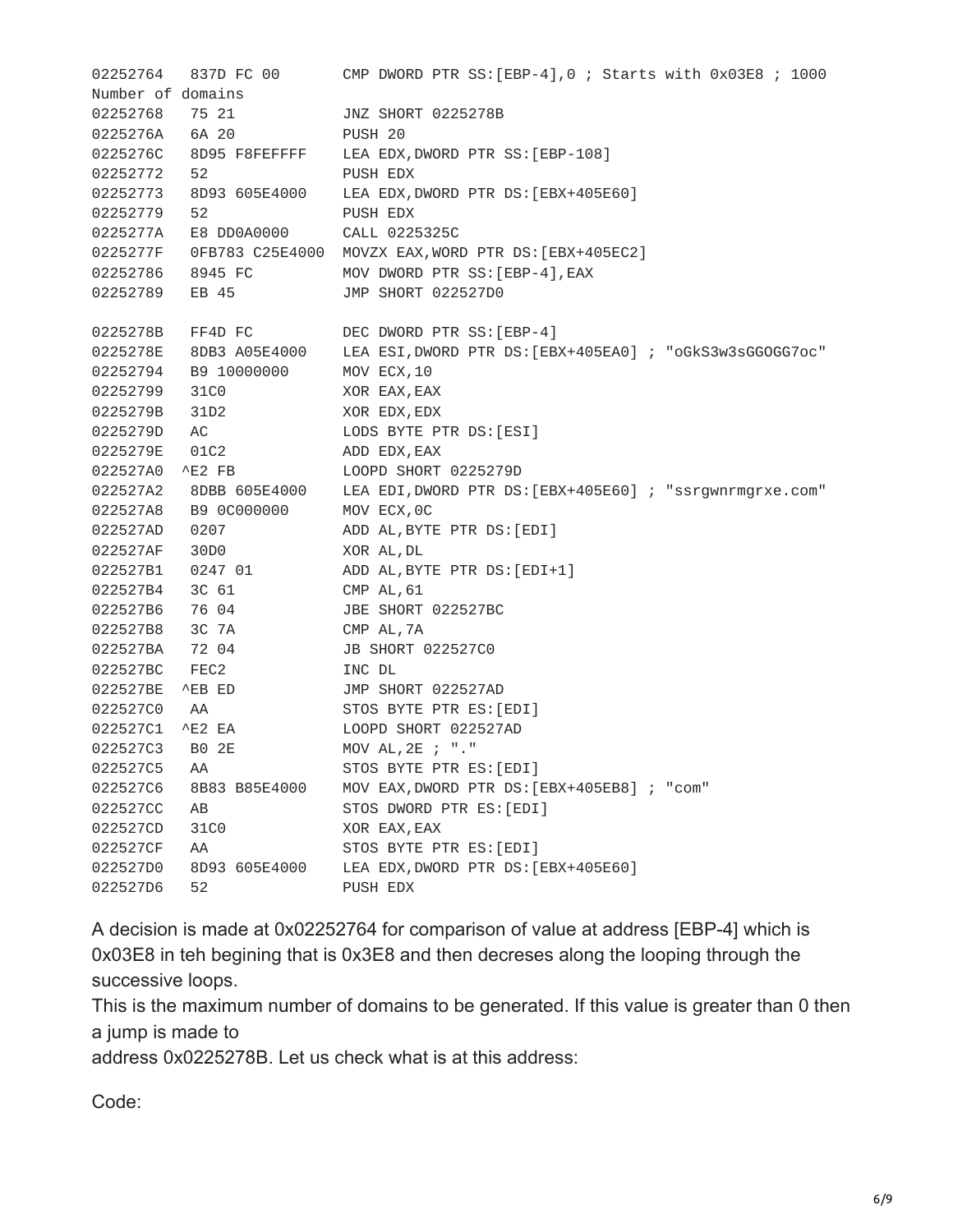| 0225278B | FF4D FC       | DEC DWORD PTR SS: [EBP-4]                                |
|----------|---------------|----------------------------------------------------------|
| 0225278E | 8DB3 A05E4000 | LEA ESI, DWORD PTR DS: [EBX+405EA0] ; "oGkS3w3sGGOGG7oc" |
| 02252794 | B9 10000000   | MOV ECX, 10                                              |
| 02252799 | 31C0          | XOR EAX, EAX                                             |
| 0225279B | 31D2          | XOR EDX, EDX                                             |
| 0225279D | AC            | LODS BYTE PTR DS: [ESI]                                  |
| 0225279E | 01C2          | ADD EDX, EAX                                             |
| 022527A0 | ^E2 FB        | LOOPD SHORT 0225279D                                     |
| 022527A2 | 8DBB 605E4000 | LEA EDI, DWORD PTR DS: [EBX+405E60] ; "ssrgwnrmgrxe.com" |
| 022527A8 | B9 0C000000   | MOV ECX, OC                                              |
| 022527AD | 0207          | ADD AL, BYTE PTR DS: [EDI]                               |
| 022527AF | 30D0          | XOR AL, DL                                               |
| 022527B1 | 0247 01       | ADD AL, BYTE PTR DS: [EDI+1]                             |
| 022527B4 | 3C 61         | CMP AL, 61                                               |
| 022527B6 | 76 04         | JBE SHORT 022527BC                                       |
| 022527B8 | 3C 7A         | CMP AL, 7A                                               |
| 022527BA | 72 04         | <b>JB SHORT 022527C0</b>                                 |
| 022527BC | FEC2          | INC DL                                                   |
| 022527BE | ^EB ED        | JMP SHORT 022527AD                                       |
| 022527C0 | AA            | STOS BYTE PTR ES: [EDI]                                  |
| 022527C1 | ^E2 EA        | LOOPD SHORT 022527AD                                     |
| 022527C3 | B0 2E         | MOV AL, 2E ; "."                                         |
| 022527C5 | AA            | STOS BYTE PTR ES: [EDI]                                  |
| 022527C6 | 8B83 B85E4000 | MOV EAX, DWORD PTR DS: [EBX+405EB8] ; "com"              |
| 022527CC | AB            | STOS DWORD PTR ES: [EDI]                                 |
| 022527CD | 31C0          | XOR EAX, EAX                                             |
| 022527CF | AA            | STOS BYTE PTR ES: [EDI]                                  |
| 022527D0 | 8D93 605E4000 | LEA EDX, DWORD PTR DS: [EBX+405E60]                      |
| 022527D6 | 52            | PUSH EDX                                                 |

The above code snippet is the DGA itself. It utilizes one hardcoded domain name as seed and another string as salt.

Every new generated domain name gets consumed in generating next domain name. The difference in this DGA is

that it it doesnt use date/time for domain generation, rather uses the domain name as seed for generating next domain.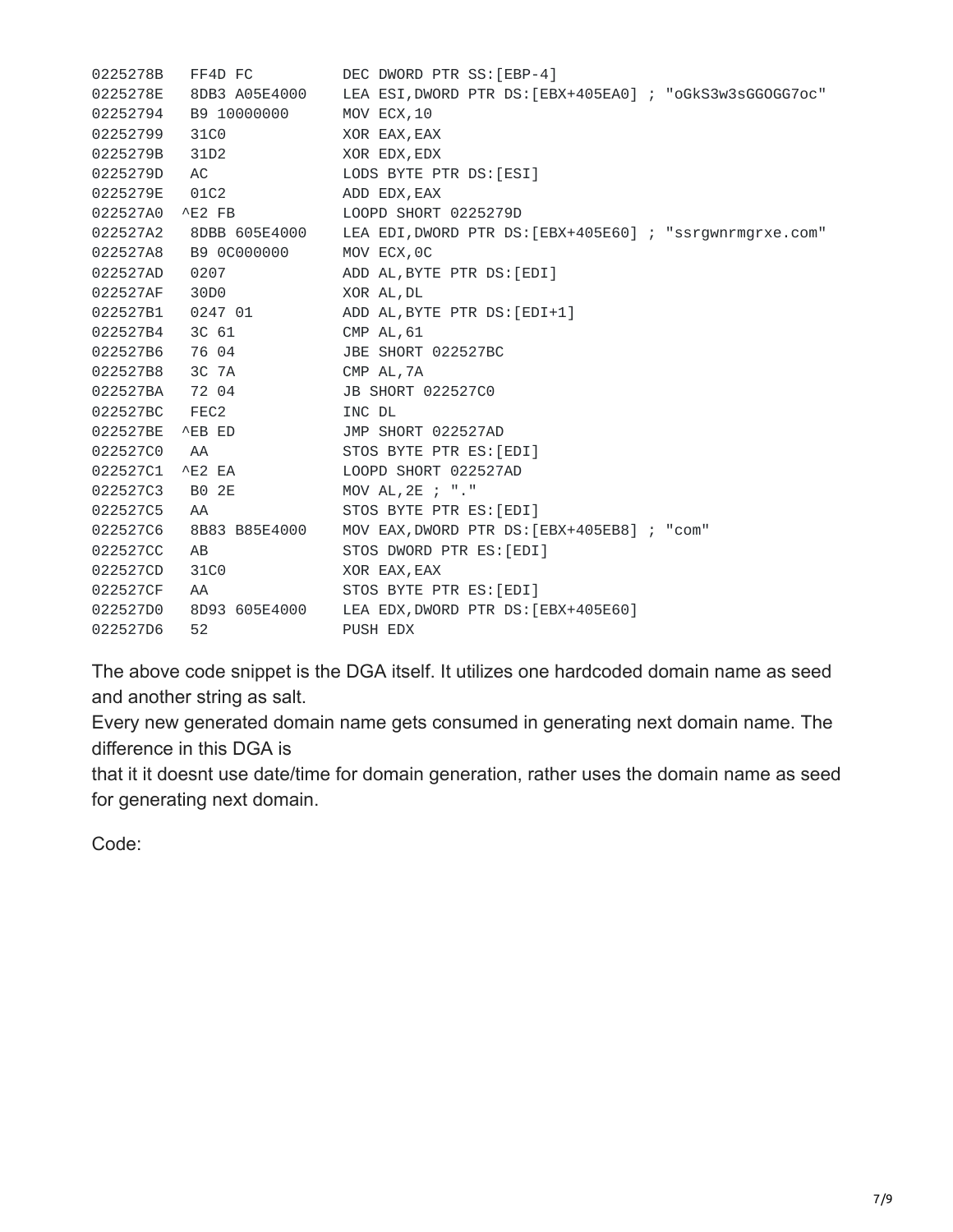```
\bar{1}' I'\bar{1}Filename : TinBaDGA.py
   Developer : Garage4Hackers
   Greets : b0nd, FB1H2S, "vinnu", l0rdDeathStorm, nightrover and all g4h team
\mathbf{r} \cdot \mathbf{r} \cdot \mathbf{r}import os, time
utility = "TinBaDGA"
def tinbaDGA(idomain, seed):
    print "[+] "+utility+" : Initiated"
    suffix = ".com"
    domains = []count = 0 \times 03E8eax = 0edx = 0for i in range(count) :
        buf = 'esi = seed
        ecx = 0x10eax = 0edx = 0for s in range(len(seed)) :
            eax = ord(seed[s])edx == eaxedi = idomainecx = 0x0Cd = 0while ( ecx > 0 ):
            al = eax & 0xFFdl = edx & 0xFF#print "0 eax : %x edx : %x ecx : %x" % (eax, edx, ecx)
            #print "0 al : %x dl : %x" % (al, dl)
            al = al + ord(idomain[d])al = al \wedge dl#print "1 al : %x dl : %x" % (al, dl)
            al += ord(idomain[d+1])al = al & 0xFF#print "2 al : %x dl : %x" % (al, dl)
            eax = (eax & 0xFFFFFF00)+a1edx = (edx & 0xFFFFFF00)+d1if al > 0x61 :
                 if \text{al} < 0 x 7A :
                     #al = ord(idomain[d])eax = (eax & 0xFFFFFF00) +a1buf += chr(al)d += 1
                     ex -= 1#print "\tal : %x ecx : %x" % (al, ecx)
                     continue
            #time.sleep(4)
            dl += 1
```